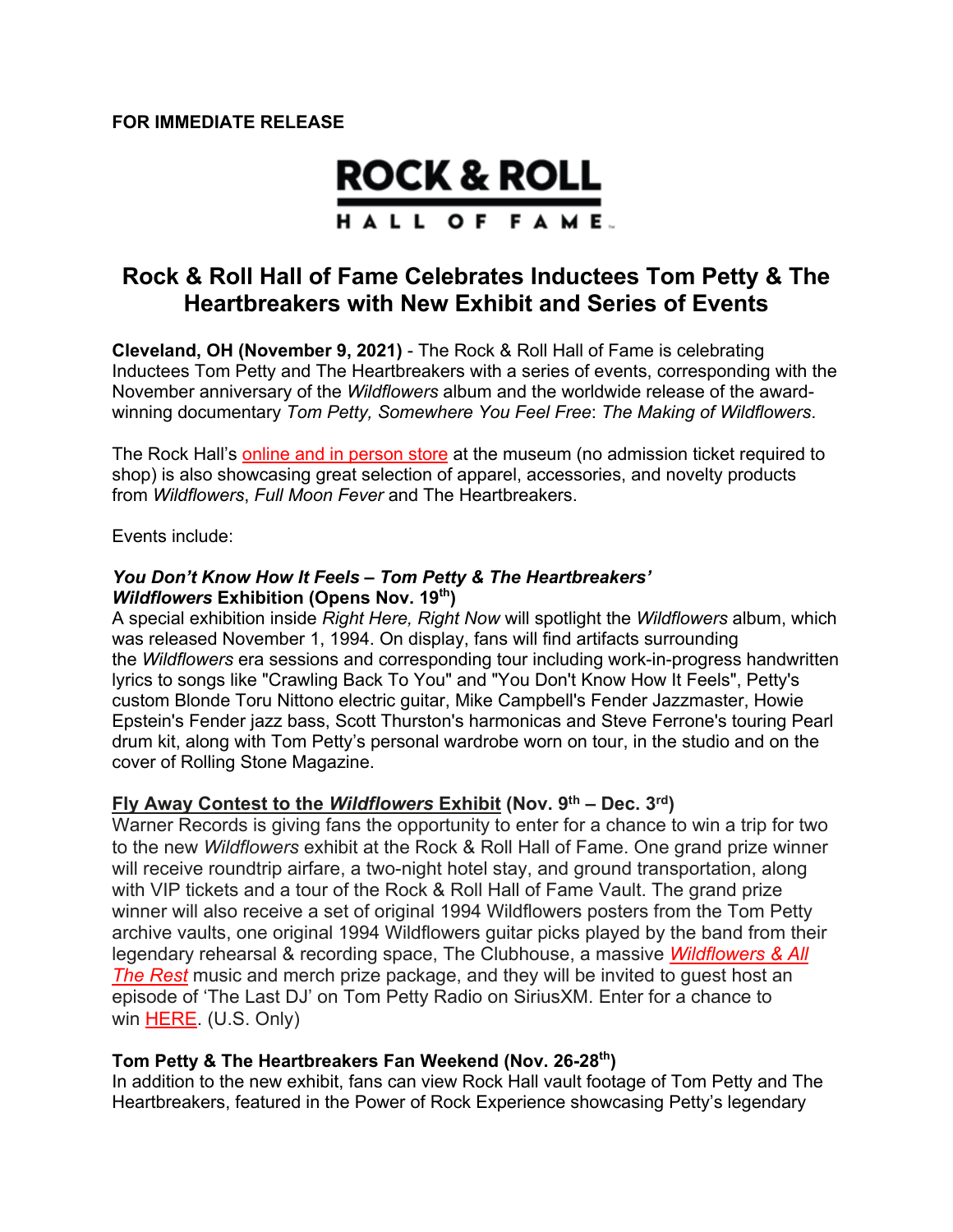"While My Guitar Gently Weeps" performance with Prince, and from his iconic Super Bowl Halftime performance as highlighted in *The Biggest Show on Turf*, adjacent to his outfit and guitar worn during the performance. Plus, enjoy a photo opportunity at the Long Live Rock art installation on the plaza. The weekend of Nov.  $19<sup>th</sup>$ -21<sup>st</sup> and Nov.  $26<sup>th</sup>$ -28<sup>th</sup>, at the top of every hour, Tom Petty and The Heartbreaker's music will be played on the Rock Boxes located throughout downtown Cleveland, along East 9th Street, and all day inside the museum.

### **Induction Vault Podcast Premieres Tom Petty & The Heartbreakers Episode (Nov. 19th)**

The Rock & Roll Hall of Fame's Induction Vault podcast series is debuting a new episode featuring Tom Petty and The Heartbreaker's Induction speech and performance. Fans can download and listen on all their favorite devices. The series covers iconic induction speeches, debuting every Friday in 2021.

#### **Virtual Hall of Fame Series Interview with Members of The Heartbreakers (December 2021)**

Fans can learn more about Petty's legacy during a virtual interview with members of The Heartbreakers as they share memories of being inducted into the Hall of Fame and from the *Wildflowers* album and film, *Somewhere You Feel Free*. The event will air on Rock Hall's YouTube and Facebook pages and Tom Petty Radio on SiriusXM later this year.

### **Rock Hall Film Series:** *Somewhere You Feel Free: The Making of Wildflowers* **(January 2022)**

The new documentary *Tom Petty, Somewhere You Feel Free: The Making of Wildflowers* gets its worldwide release on November 11 at 12 p.m. ET, with a free global streaming event on Tom Petty's YouTube channel. Set your reminder now! In January 2022, it will also kick off the return of the Rock Hall's Film Series at the museum.

The film offers a unique look into the creative mastery and turbulent personal life of the legendary rock star, capturing the period of 1993-1995 when Tom worked with legendary producer Rick Rubin for the first time and giving an unvarnished look at Petty that features never-before-seen footage drawn from a newly discovered archive of 16mm film, in addition to new interviews with album co-producer and Heartbreakers guitarist Mike Campbell, Heartbreakers keyboardist Benmont Tench, and many more.

The uplifting 89-minute documentary was directed by award-winning filmmaker Mary Wharton (*Jimmy Carter: Rock and Roll President*, *Sam Cooke: Legend*, *Elvis Lives!*, *The Beatles Revolution)* and first debuted in March as an Official SXSW 2021 Selection, winning the festival's Audience Award. The film went on to win Best Documentary Film at the Boulder Film Festival and received widespread critical acclaim throughout the film festival season. The picture digs deeper into 2020's critically acclaimed certified gold reissue, *Wildflowers & All The Rest* collection (Warner Records) which revealed the long anticipated second half of Tom's autobiographical masterpiece.

# **Rock Hall EDU Tom Petty & The Heartbreakers Playlist & Activity (Now Avail)**

Rock Hall EDU's free digital learning platform, now reaching more than one million students, is full of resources and activities that use the power of rock & roll to engage